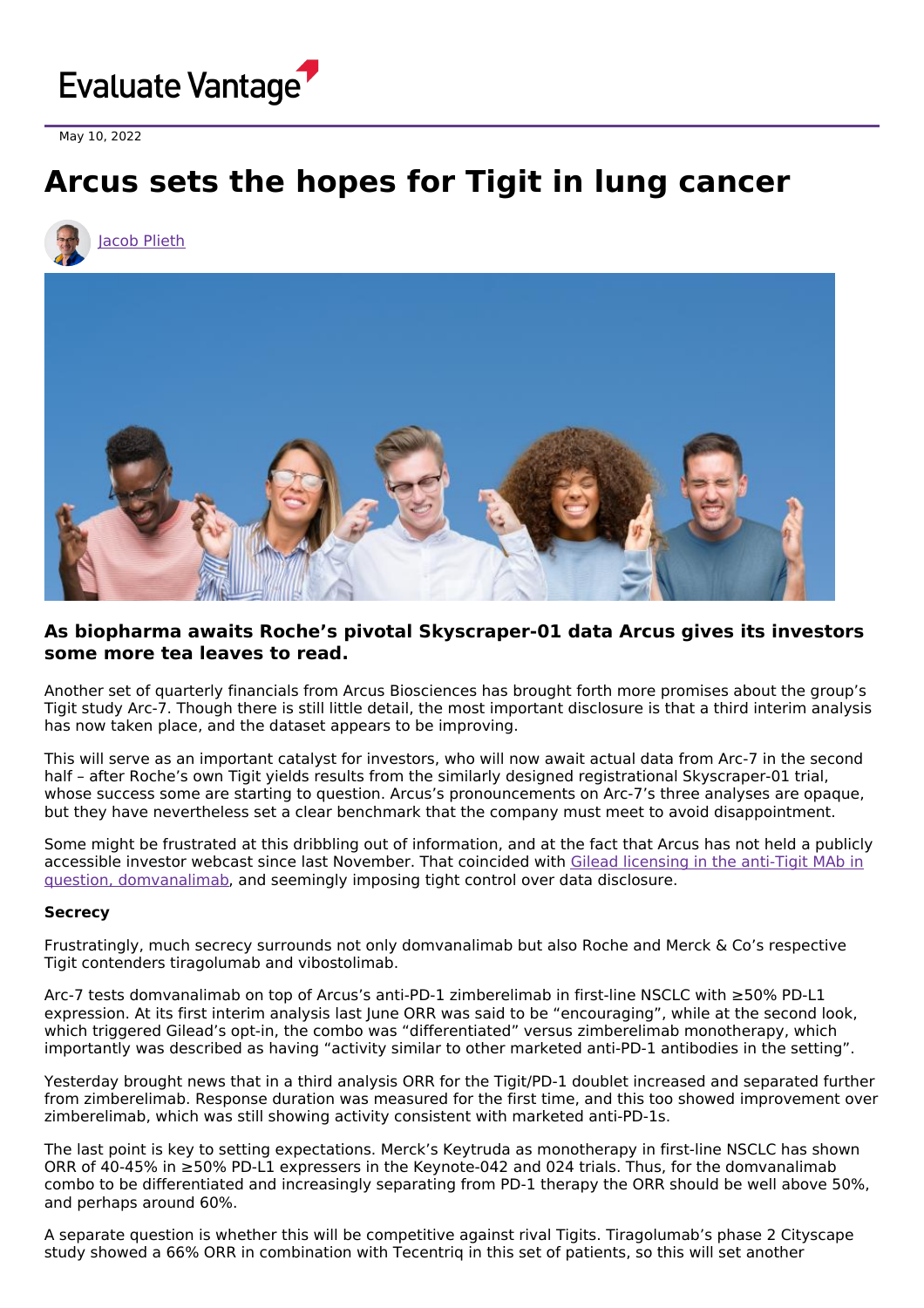| <b>Selected studies in 1st-line NSCLC</b> |                                |                     |                                              |                                                                                                   |
|-------------------------------------------|--------------------------------|---------------------|----------------------------------------------|---------------------------------------------------------------------------------------------------|
| <b>Company</b>                            | Roche                          |                     | Arcus/Gilead                                 | Merck & Co                                                                                        |
| $PD-(L)1 +$<br><b>Tigit</b><br>combo      | Tecentrig + tiragolumab        |                     | $Zimberelimab +$<br>domvanalimab             | Keytruda +<br>vibostolimab                                                                        |
| <b>Trial</b>                              | Cityscape                      | Skyscraper-01       | $Arc-7$                                      | Keyvibe-003                                                                                       |
| PD-L1<br>expression                       | $\geq$ 1%                      | "High"              | $\geq 50\%$                                  | $\geq$ 1%                                                                                         |
| <b>ORR</b>                                | 66% vs 24% in<br>≥50% PD-L1    | Secondary endpoint  | Increasingly<br>separating vs PD-1<br>monoRx | Secondary endpoint                                                                                |
| <b>mPFS</b>                               | HR=0.30 in $\geq$ 50%<br>PD-L1 | Co-primary endpoint | Co-primary endpoint                          | Co-primary in $\geq$ 1% PD-<br>L1<br>Co-primary in $\geq 50\%$<br>PD-L1                           |
| mOS                                       | HR=0.23 in $\geq$ 50%<br>PD-L1 | Co-primary endpoint | Secondary endpoint                           | Co-primary in $\geq 50\%$<br>PD-L1<br>Co-primary in ≥1% PD-<br>L1<br>Co-primary in 1-49%<br>PD-L1 |

Source: company presentations, Asco, Esmo & World Lung.

Importantly, it also sets a benchmark for Roche's own pivotal Skyscraper-01 trial, which is due to read out by the mid-year. The comparator here is also Tecentriq monotherapy, and some analysts have been pointing out that looking to Cityscape to handicap Skyscraper-01 is flawed, since Tecentriq appeared to underperform in the former trial.

Then the monotherapy yielded ORR of just 24%, and median PFS of around four months – significantly lower than the 38% and eight months seen in the [Impower-110](file:///C:/Users/JacobP/Downloads/ESMO-2019-presentation-herbst-impower110-interim-os-analysis-of-a-phase-III-study-of-atezolizumab-monotherapy-vs-platinum-based-chemotherapy-as-1l-treatment-in-pd-l1-selected-nsclc%20(1).pdf) study, also in ≥50% PD-L1 expressers.

Moreover, a fairly obscure presentation from the 2020 World Lung conference showed that median PFS for tiragolumab plus Tecentriq was around 10 months irrespective of whether patients were Tigit-low or high. Summing up the argument of the tiragolumab naysayers, Wells Fargo's Mohit Bansal yesterday wrote: "The fact there was virtually no difference makes us cautious of Tigit's contribution."

Some time after Arc-7 and Skyscraper-01 read out Merck's own contribution to the Tigit/PD-(L)1 combo debate will come in the form of data from the Keyvibe-003 trial of Keytruda plus vibostolimab. Though this study begun over a year ago absolutely no data from it have yet been revealed.

## No strong association between TIGIT expression and PFS